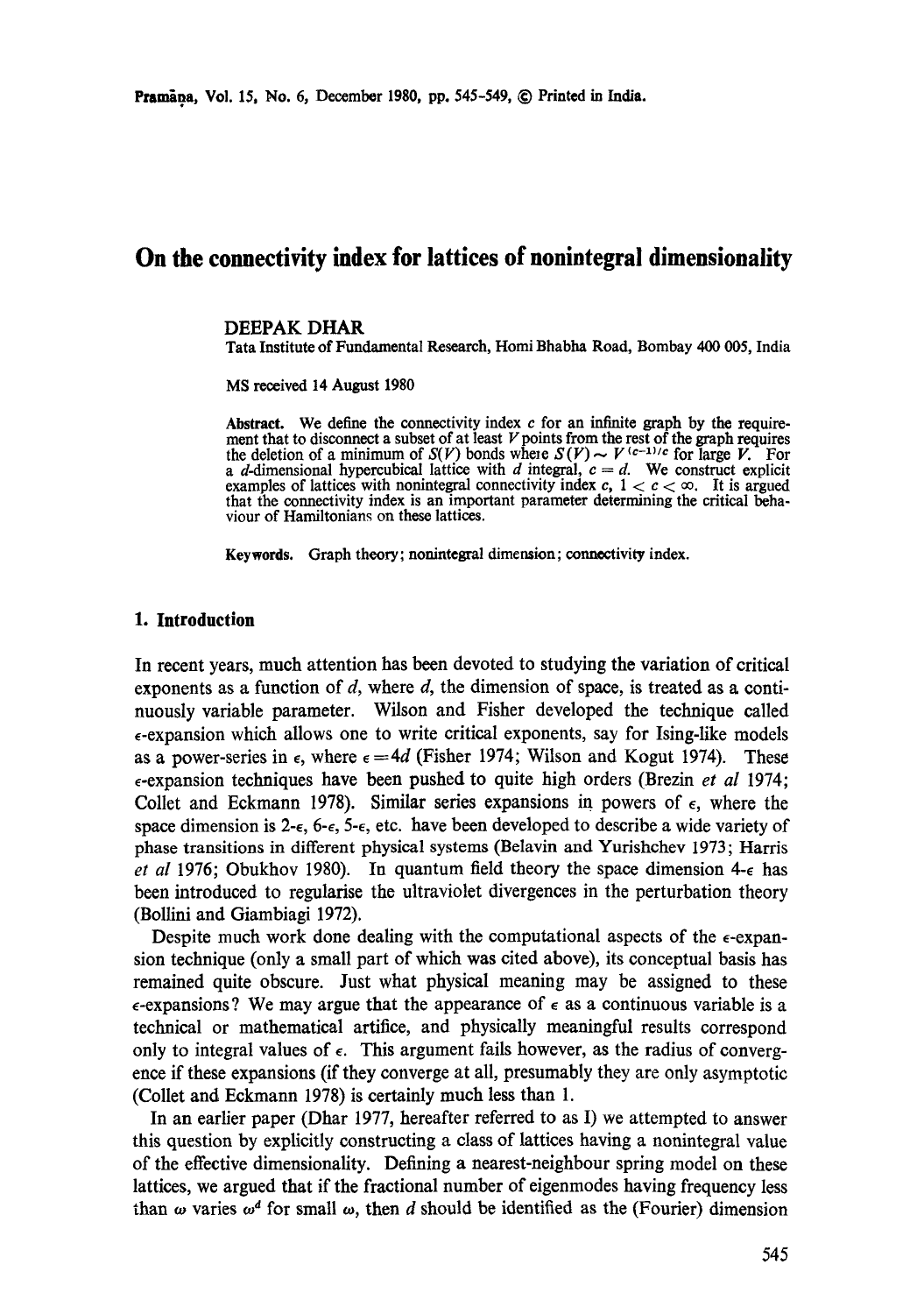of the lattice. While this definition of dimensionality is the only one consistent with the known critical exponents for the spherical model in arbitrary dimensions (Joyce 1972), it has one unsatisfactory feature. The truncated tetrahedron lattice defined by Nelson and Fisher (1975) has the Fourier dimension of  $log<sub>3</sub> 5$ . The Ising model on this lattice does not have an ordered phase at any temperature. This is in contradiction with the generally accepted result that the lower critical dimension for the Ising model is 1. The same result holds for the truncated n-simplex lattice (see I).

Intuitively, the reason for the nonexistence of a phase transition in the truncated tetrahedron lattice lies in its peculiar connectivity properties. On this lattice, it is possible to disconnect an arbitrarily large set of points from the rest of the graph by just deleting three bonds. On a  $d$ -dimensional lattice (with  $d$  integral) one needs to break a minimum of  $\sim v^{(d-1)/d}$  bonds to disconnect a volume V from the rest of the lattice. The rate of increase of minimum surface with the enclosed volume dearly provides useful information about the connectivity of the lattice. We use this property to define a connectivity index  $c$  for lattices, where  $c$  may take nonintegral values. For a  $d$ -dimensional hypercubical lattice with  $d$  integral, the connectivity index  $c$  is equal to its Euclidean dimension  $d$ . We use the word 'connectivity index' and not 'connectivity dimension' or 'surface dimension' as the concept of dimension has no unique generalisation to nonintegral values. For a nonexhaustive list of mutually inequivalent definitions of dimensionality, and also for earlier references, the book on fractals by Mandelbrot (1977) may be consulted.

The rest of this paper formalizes this concept of connectivity index. In  $\S$  2 we give its precise definition and construct examples where it takes arbitrary non-integral values between 1 and  $\infty$ . (A similar definition was suggested by Mandelbrot (1977) to characterise the complexity of computer network). In  $\S$  3, we argue that for the Ising model, the lower critical value of the *connectivity index* is 1, and hence explain the absence of a phase transition in the Ising model on the truncated n-simplex lattice. The relation of the connectivity index to other definitions of nonintegral dimensions and its role in determining critical behaviour is briefly discussed.

### **2. Definition of the connectivity index and examples**

The connectivity index for an infinite lattice is defined as follows: The lattice is specified by its graph consisting of points, and undirected lines (called bonds) joining the nearest neighbours. We consider only connected graphs. Let  $V$  be any finite connected subset of points. The volume of  $V$  is the number of points in  $V$ . The surface of V, denoted by  $S(V)$  is the number of bonds connecting points in V to points outside  $V$ . Deletion of these bonds would obviously disconnect the subgraph  $V$  from the rest of the points. Let  $S_m(v, p)$  be the minimum surface  $S(A)$  for all connected subgraphs  $A$ , having more than  $v$  points and including a particular (arbitrarily chosen) point  $P$ . The connectivity index  $c$  for the graph is defined by

$$
c = \lim_{v \to \infty} \frac{\ln v}{\ln \left[ v / S_m(v, P) \right]} \,. \tag{1}
$$

We shall only be interested in graphs which are sufficiently regular, so that the above limit exists. If the graph is such that the number of nearest neighbours of any point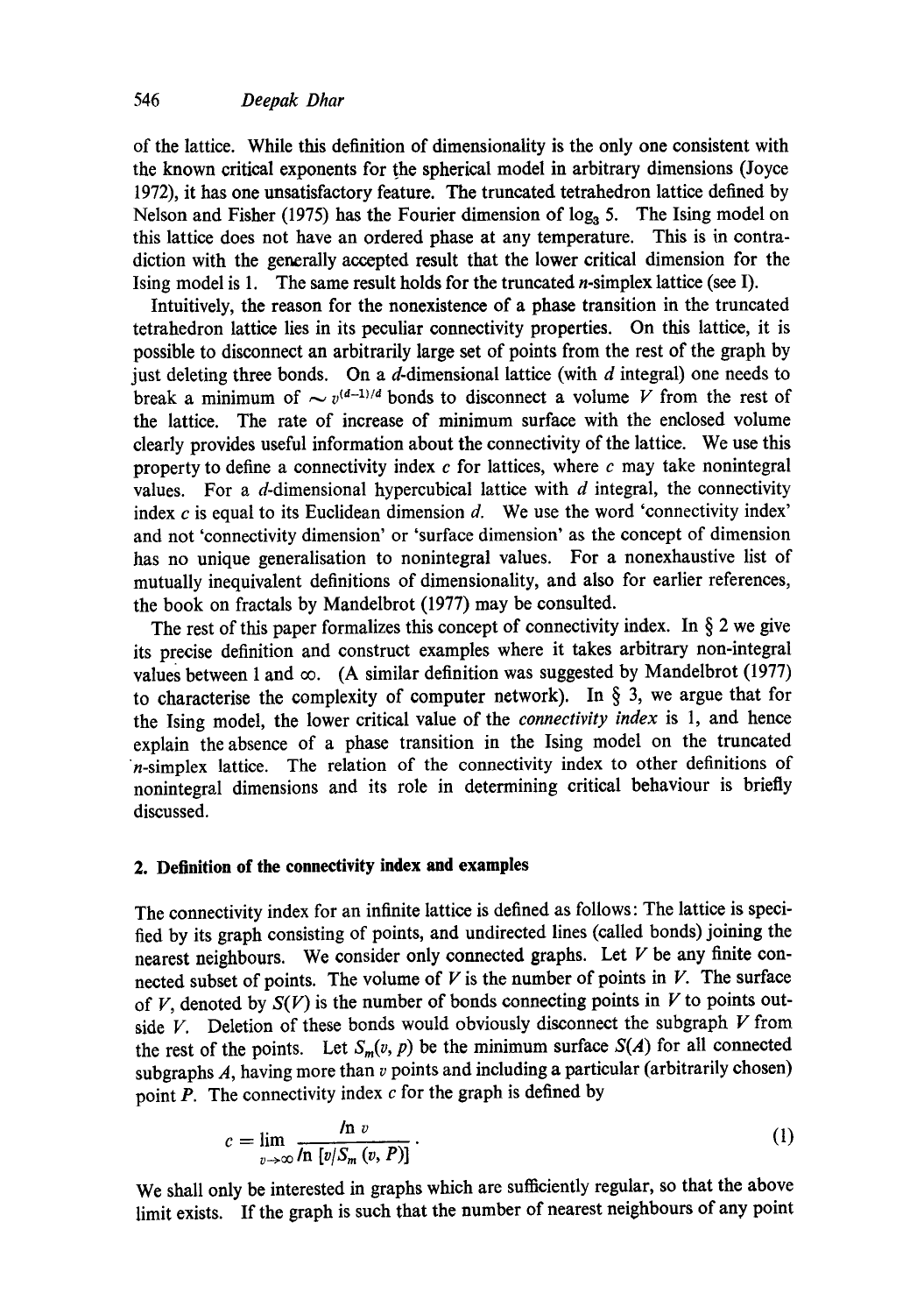in it is bounded by a finite number n, then the connectivity index  $c$  is independent of the choice of the point P. This follows from the fact for any point *P'* at a finite distance *I* from the point *P*, any finite volume *A* containing *P* may be increased to include *P'* as well, with the surface area *S(A)* increasing by at most *nL* 

It is quite easy to see that the connectivity index for a  $d$ -dimensional hypercubical lattice ( $d$  integral) is equal to its Euclidean dimension  $d$ . We now describe the construction of a class of lattices for which the connectivity index takes non-integral values.

The  $(m, n)$  recursive lattice is defined for all integers  $m, n > 1$ . Its graph is a planar graph which may be obtained from the graph a two-dimensional square lattice by selectively deleting some bonds. The zero order  $(m, n)$  recursive lattice graph is shown in figure 1. It has four points and four 'dangling' bonds. These dangling bonds are used to connect the zero order graphs together to form larger graphs. Given an rth order graph, we construct the  $(r+1)$ th order graph by taking  $m^2n^2$  copies of the rth order graph and arranging them in an  $mn \times mn$  array. The dangling bonds of adjacent edges of squares (rth order graphs) are identified in pairs, in a way such that the resulting graph is planar. Of the remaining dangling bonds (those on the perimeter of the  $(r+1)$ th order square), we retain every mth bond going clockwise along the perimeter, and delete the remaining. The construction is illustrated in figure 2 and 3 for the case  $m=n=2$ . Clearly, in general, the rth order graph has  $4m^{2r} n^{2r}$  points and  $4n^r$  dangling bonds.

It is easy to see that for this lattice the minimum surface area corresponding to a volume  $4m^{2r}$  n<sup>2</sup> is greater than  $2n^r$ . Hence using definition (1) it is easily seen that the connectivity index for the  $(m, n)$  recursive lattice is  $\ln (m^2n^2)/\ln (m^2n)$ . Choosing  $m$  and  $n$  judiciously, we obtain a value of the connectivity index arbitrarily close to any preassigned value between 1 and 2.

It is quite easy to construct graphs with higher values of the connectivity index. Let  $L_1$  and  $L_2$  be two graphs with connectivity indices  $c_1$  and  $c_2$  respectively. If L is a direct product graph of  $L_1$  and  $L_2$  (for the definition of the direct product of graphs, see I), the connectivity index of L is  $c_1+c_2$ . Forming direct products of the



Figure 1. The graph of the zeroth order (m, n) recursive lattice. It has four **points**  and four dangling bonds.



Figure 2. The graph of the first order  $(2, 2)$  recursive lattice. The dangling bonds at the surface"which have been deleted are represented by dashed lines.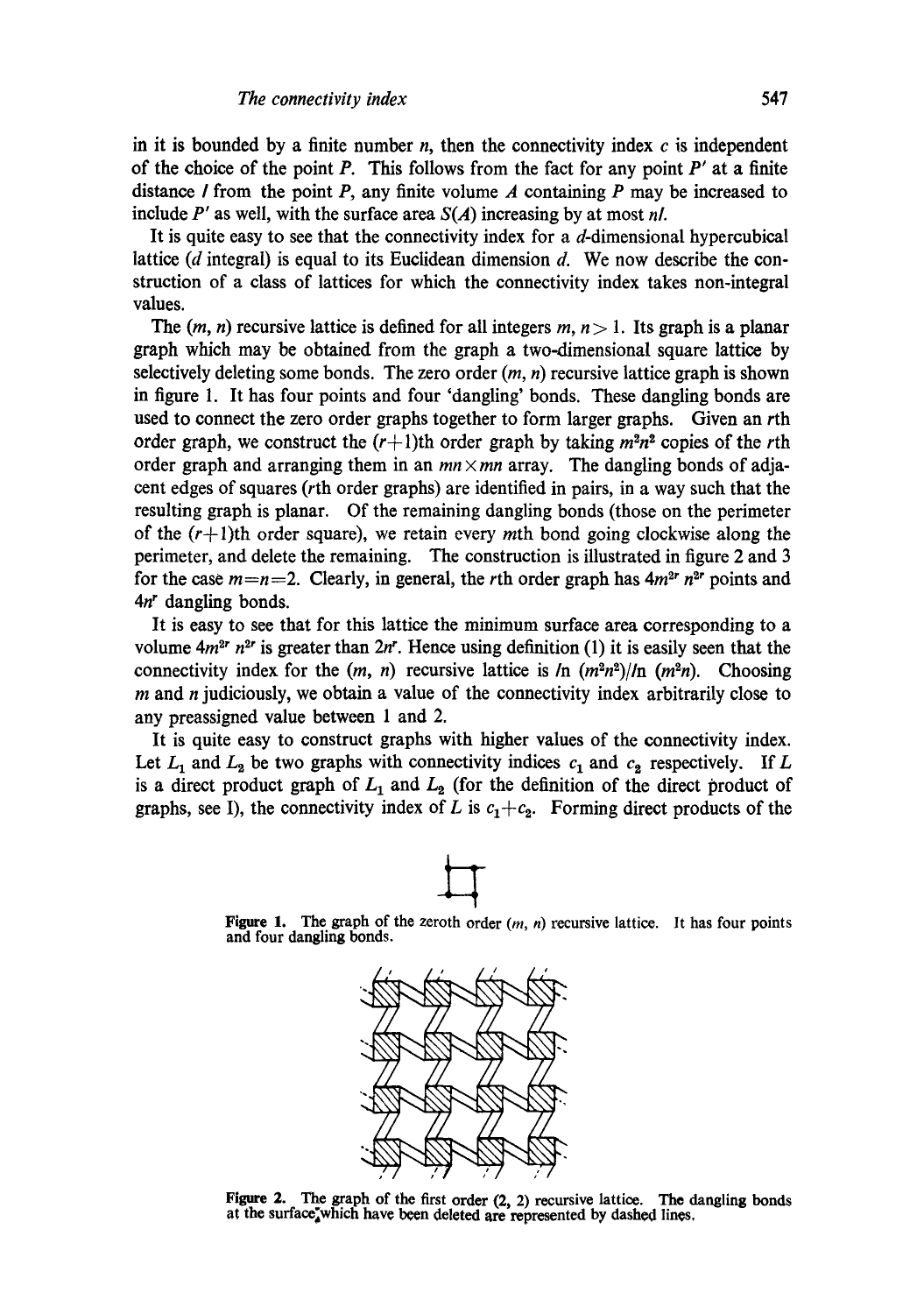

Figure 3. The graph of the second order (2, 2) recursive lattice. The shaded squares represent first order graphs. Only the dangling bonds connecting the different first order graphs are shown explicitly.

 $(m, n)$  recursive lattice with itself, or say with a linear chain  $(c=1)$ , we get graphs having the value of connectivity index ranging from 1 to  $\infty$ .

## **3. Discussion**

From  $(1)$  it follows that the connectivity index for the truncated *n*-simplex lattice (defined in I) is 1, which is the lower critical dimension for the Ising model. This is in accordance with the result that the Ising model on this lattice does not show any phase transitions but the susceptibility has a strong divergence near zero temperature. Also a Peierls-likc argument can be used to show the existence of a phase transition on the  $(m, n)$  recursive lattice  $(n \geq 2)$ . Clearly, the connectivity index is a useful' parameter to characterise the critical behaviour of Hamiltonians on these lattices.

The connectivity index of a lattice need not be equal to its Fourier or Hausdorf dimension. For example, it may be shown that the Fourier as well as the Hausdorf dimension of the  $(m, n)$  recursive lattice is 2, not equal to its connectivity index. As pointed out in I, the Fourier and the Hausdorf dimensions of a lattice themselves need not be equal.

The distinction between these definitions is important as the formal  $\epsilon$ -expansion can be valid for only one of these definitions. In an earlier paper (Dhar 1978) we. have shown that critical exponents may be different even for lattices of equal dimensionality. This implies that critical exponents are not functions of dimensionality alone, and series expansions like the  $\epsilon$ -expansion should involve additional variables. A similar conclusion was reached by Y Gefen *et al* (1980), who have used exact and approximate renormalisation techniques to determine the critical behaviour on some fractal lattices. These authors used a different definition (Hausdorf), and hence concluded that a lower critical dimension does not exist.

Even if we adopt the view that they exhibit the dependence of critical exponents on dimensionality 'with all other variables held fixed', it is important to identify these variables explicitly. Lattices of nonintegral dimensions are necessarily somewhat artificial objects, but if the  $\epsilon$ -expansion technique is to be physically meaningful, it